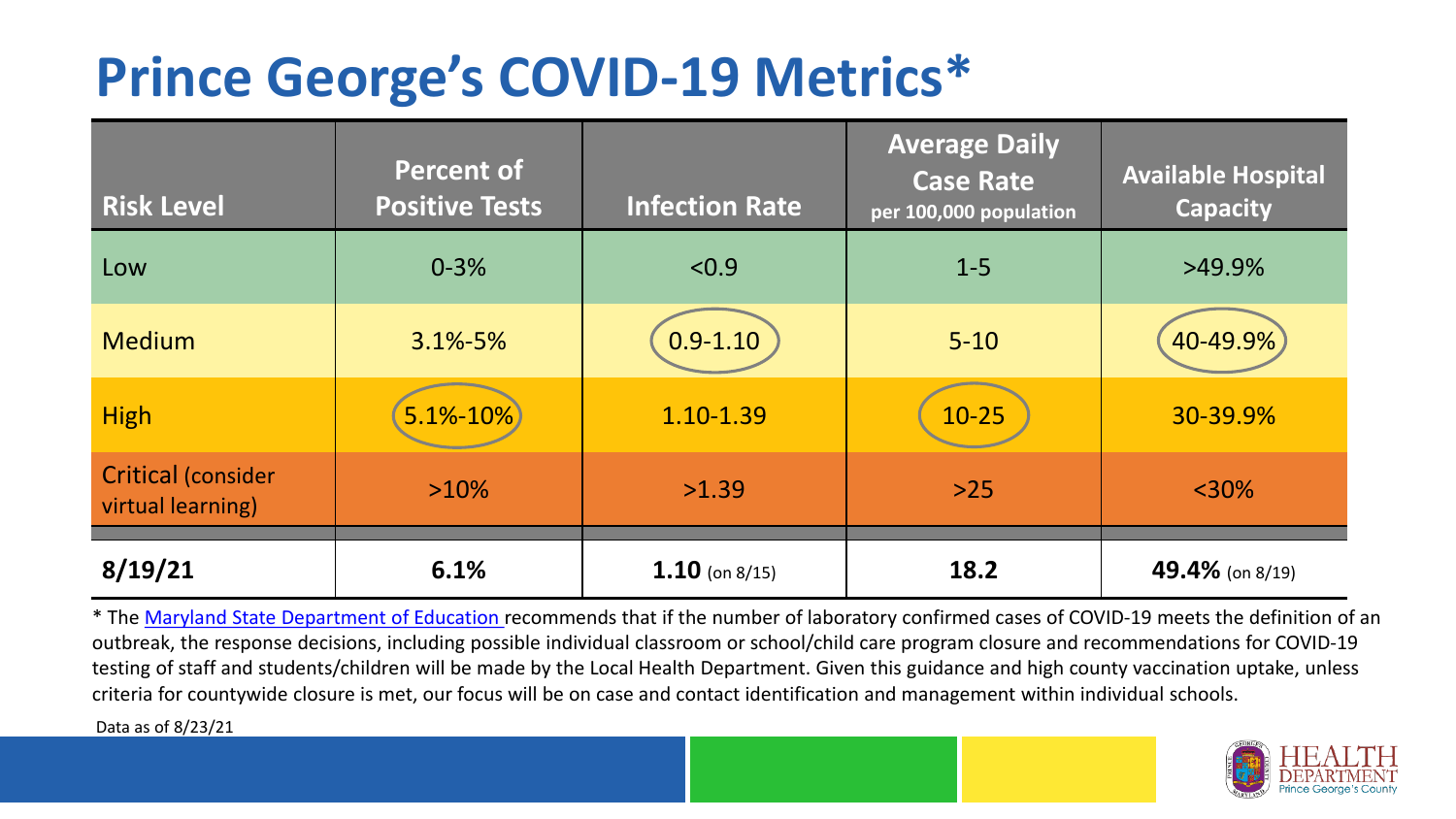# **COVID-19 Community Transmission and Vaccination**

Per the [CDC updated guidance for COVID-19 Prevention in K-12 Schools,](https://www.cdc.gov/coronavirus/2019-ncov/community/schools-childcare/k-12-guidance.html) vaccination is considered the leading prevention strategy for those who are eligible, and **Prince George's County exceeds the percentage of U.S. vaccinations for ages 12 and above**. The CDC also emphasizes using multiple prevention strategies together consistently, included universal indoor masking, as needed based on the level of community transmission and vaccine coverage.



\*County-specific data as of 8/23/21; all other data accessed on 8/20/21 at :<https://covid.cdc.gov/covid-data-tracker>

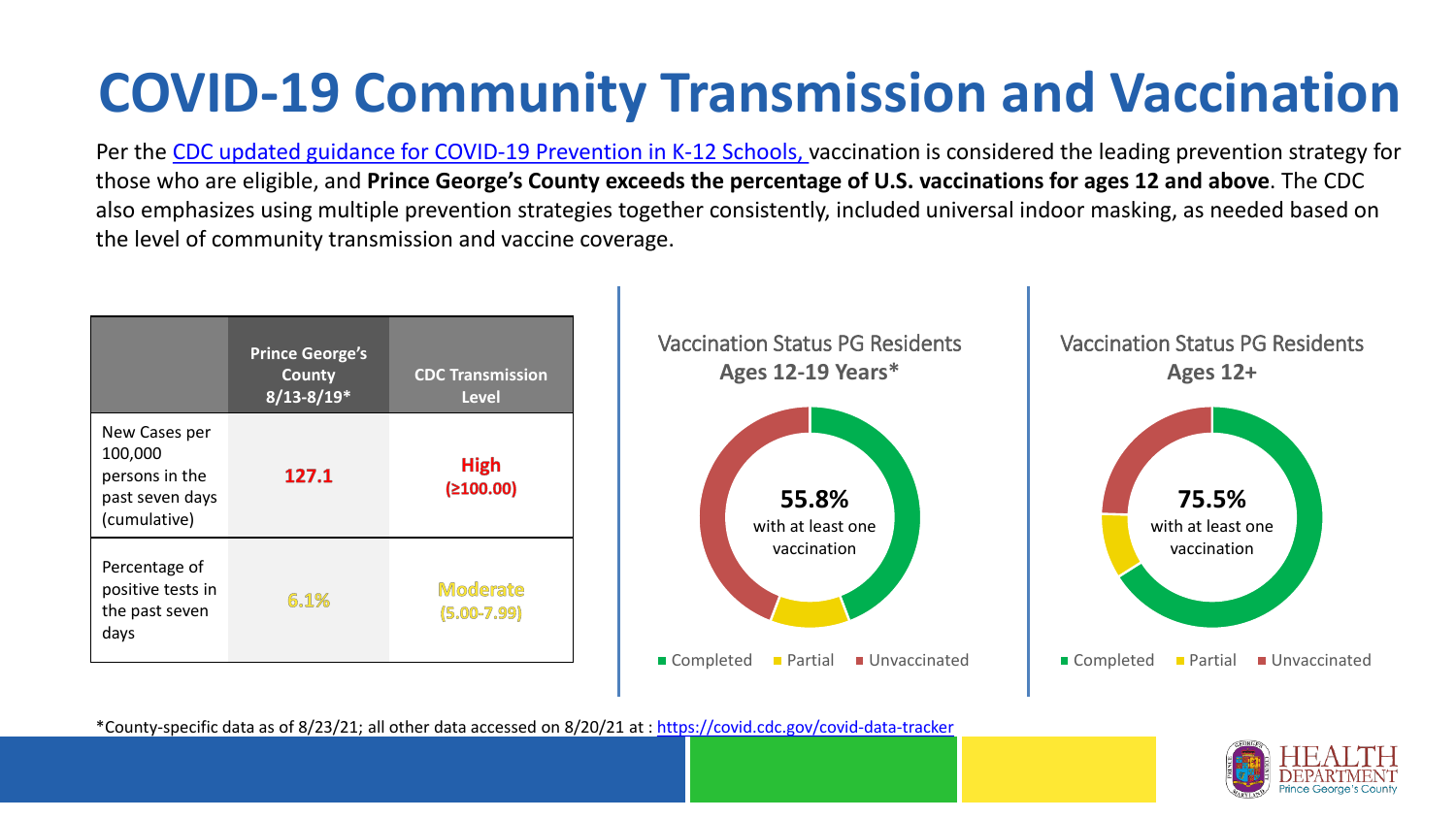#### **Testing: Percent Positive** (past 7 days by test date)

The percent of tests returning as positive for county residents **was at 6.1% in the middle of last week**. While we have remained above 6.0% for ten days we are no longer seeing a rapid increase at this time.

2.9% 2.9%  $3.1\%$  3.1% 3.2%  $3.4\%$   $3.5\%$ 3.8% 4.2% 4.5% 4.6% 4.7% 5.0% 5.2%  $5.5\%$  5.7% 5.7% 5.9% 6.0% 6.2% 6.3% 6.4% 6.2% 6.2% 6.3% 6.4% 6.4% 6.2% 6.1% 0.0% 1.0% 2.0% 3.0% 4.0% 5.0% 6.0% 7.0% 22-Jul 23-Jul 24-Jul 25-Jul 26-Jul 27-Jul 28-Jul 29-Jul 30-Jul 31-Jul 1-Aug 2-Aug 3-Aug 4-Aug 5-Aug 6-Aug 7-Aug 8-Aug 9-Aug 10-Aug 11-Aug 12-Aug 13-Aug 14-Aug 15-Aug 16-Aug 17-Aug 18-Aug 19-Aug

**Percent of Positive COVID-19 Tests by Date Collected** (as of 8/23/21)

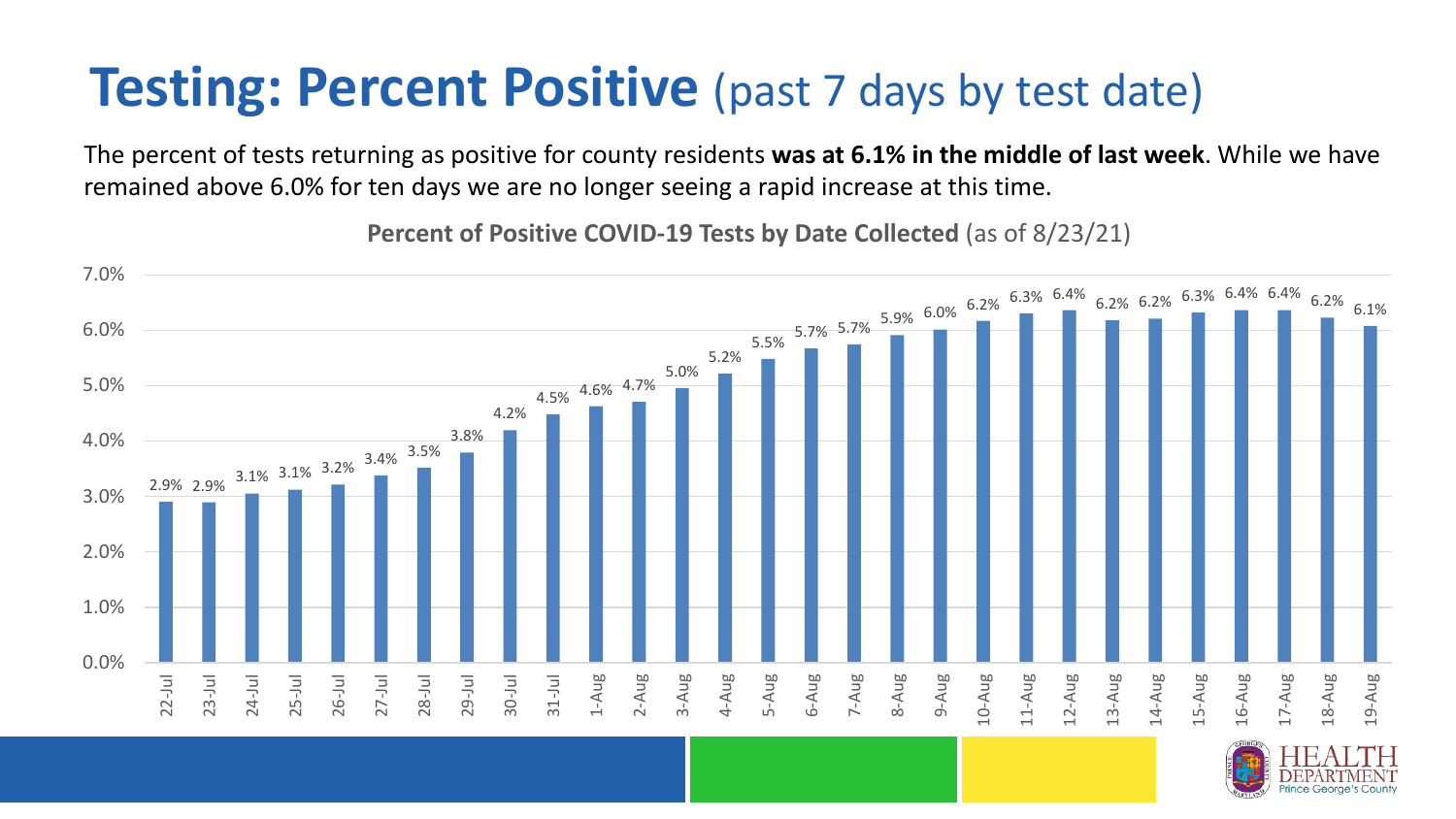## **Infection Rate for Prince George's County**



#### **Estimated by CovidActNow.org**

Last updated 8/23/2021. Each data point is a 14-day weighted average. Presented as the most recent seven days of data as a dashed line, as data is often revised by states several days after reporting.

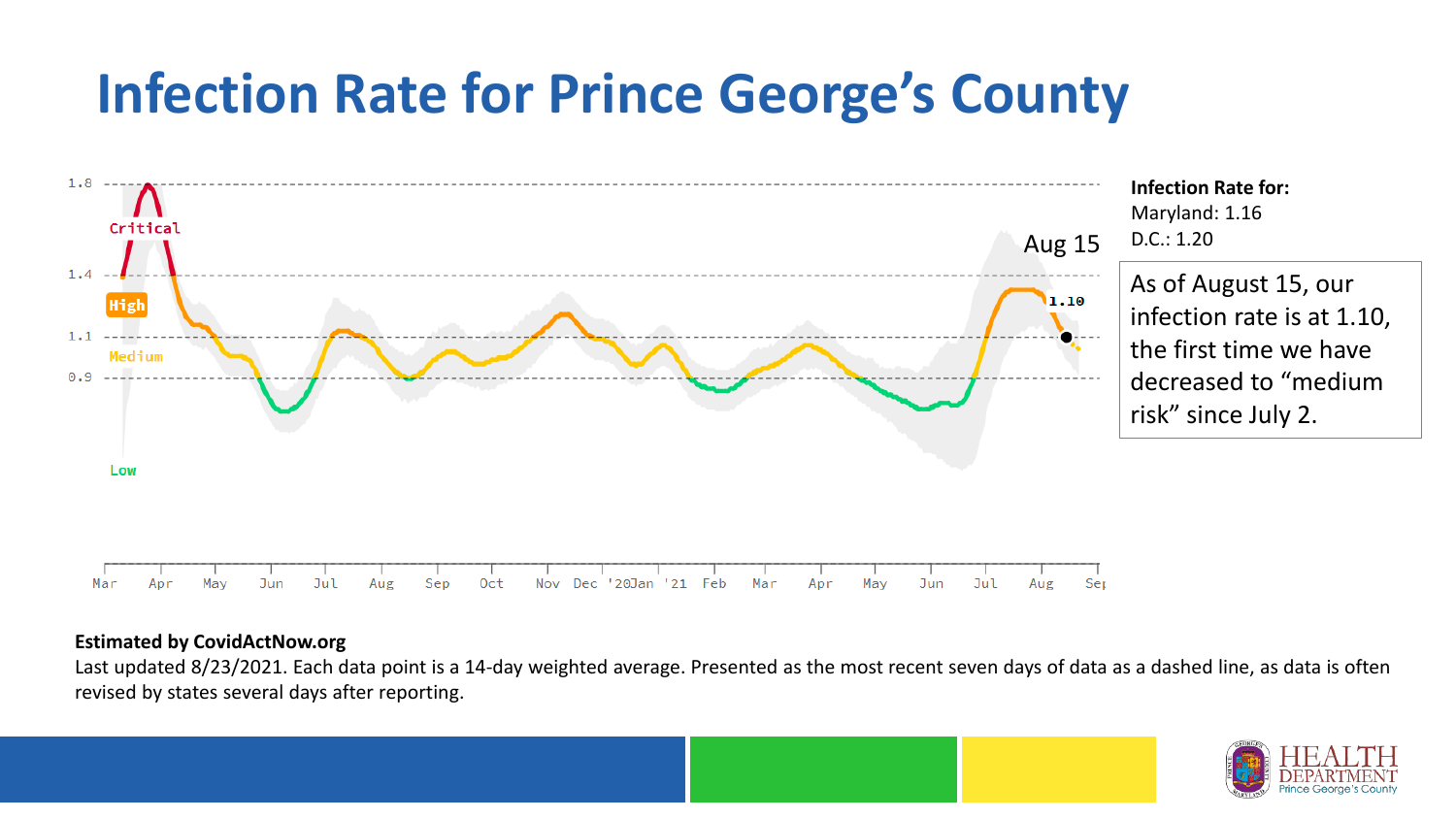### **Average Daily Case Rate** (7-day Average by test date)

**Our daily case rate in the middle of last week was 18.2 new cases per 100,000 residents.** The current case rate is four times higher compared to one month ago (4.5 per 100,000 residents on 7/19). We have remained "high risk" or above 10.0 for nearly three weeks.

 $5.5$  5.7 6.0 6.4 6.8 7.4 8.0 8.8 10.0 11.0 11.2 11.9 13.2 14.2 15.2 16.0 16.2 17.0 17.5 17.5 17.8 18.1 18.0 17.9 18.2 18.7 19.0 19.0 18.2 0.0 2.0 4.0 6.0 8.0 10.0 12.0 14.0 16.0 18.0 20.0 7/22 7/23 7/24 7/25 7/26 7/27 7/28 7/29 7/30 7/31 8/1 8/2 8/3 8/4 8/5 8/6 8/7 8/8 8/9 8/10 8/11 8/12 8/13 8/14 8/15 8/16 8/17 8/18 8/19 **Low Risk Medium High**

**Average New COVID-19 Cases Per Day Per 100,000 Residents**

Data as of 8/23/21